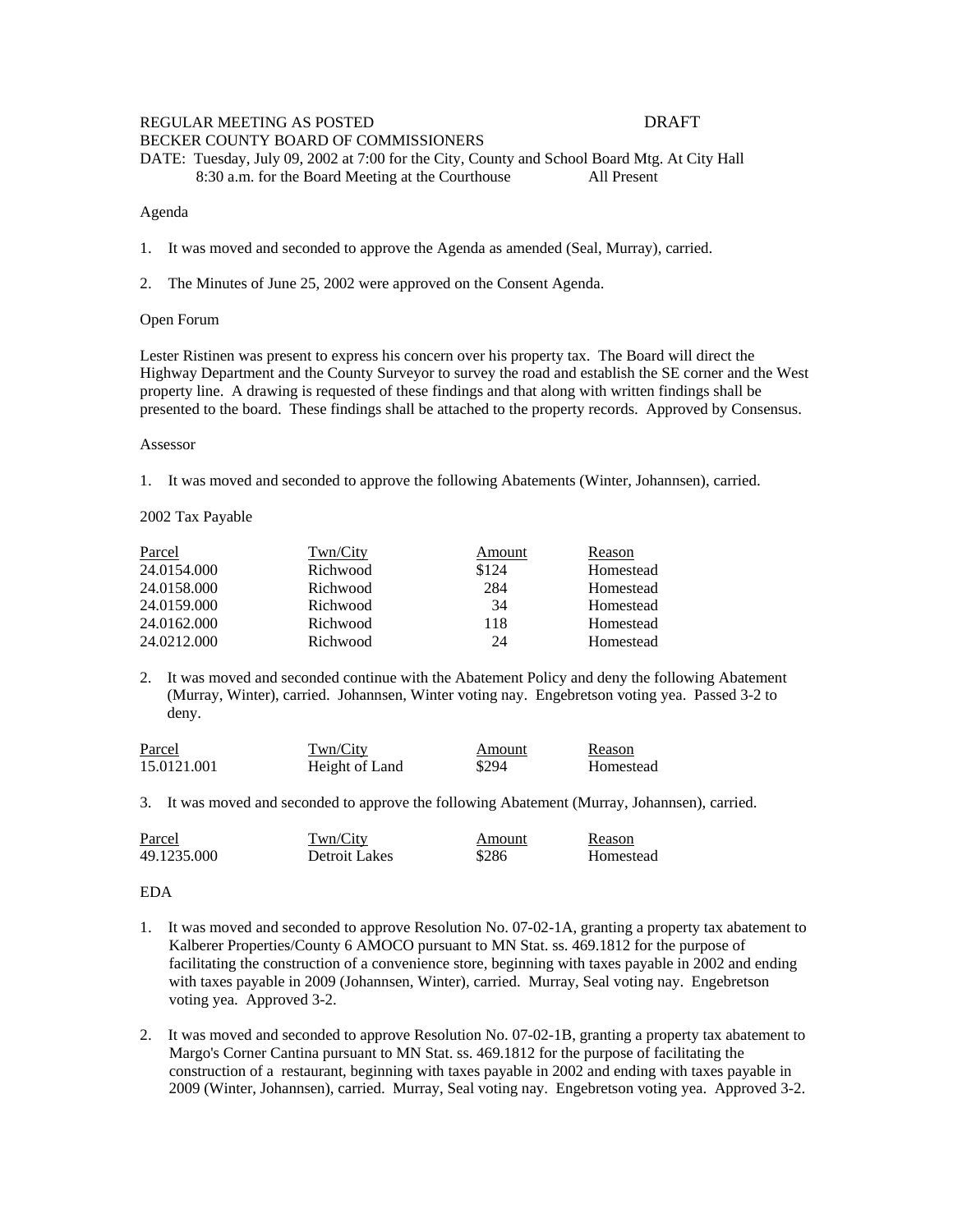3. Joe Evans gave his opinion on the County's Business Subsidy Policy. Scott Wilson will work on a new policy and present at the next Board Meeting July 23, 2002.

#### Finance

- 1. It was moved and seconded to approve the purchase of an air conditioner for the Courthouse with the lowest bid received for the best product (Murray, Seal), carried.
- 2. It was moved and seconded to approve the purchase of (4) radios for the Jail to replace the current ones. Funds to come from the Sheriff's Equipment Fund (Murray, Seal), carried.
- 3. Metal Saw for the Highway Department. This request was denied for lack of information.
- 4. It was moved and seconded to approve the purchase of a Laptop Computer for Dan Holm. 1/7 to come from the Emergency Management Budget and the balance to come from the Solid Waste Fund (Murray, Seal), carried.
- 5. It was moved and seconded to approve the purchase of AS/400 FAX Software. Purchase price of \$2,000 to come from the IT Capital Outlay Budget (Winter, Murray), carried.
- 6. It was moved and seconded to approve the purchase of an AS/400 Backup Tape Drive. Purchase price of \$2,768 from the IT Capital Outlay Budget (Seal, Winter), carried.
- 7. It was moved and seconded to approve the Claims, excluding travel claims not corrected by Thursday at 4:30 p.m., and a claim from the Sheriff's Office (Murray, Johannsen), carried.
- 8. It was moved and seconded to pass a Resolution to authorize Ryan Tangen, County Treasurer, to designate depositories, make wire transfers and purchases and to sell investments (Murray, Johannsen), carried.
- 9. Fixed Assets were discussed. A listing of items less than \$700, that would need to be replaced in case of a catastrophe, will need to be provided to the Auditor's Office.
- 10. Abatement of property taxes were discussed. It was moved and seconded to develop a committee to address abatements, to include (1) County Commissioner (Murray, Winter), carried.

### Auditor

- 1. It was moved and seconded to approve a Gambling Permit Application from the Becker County Humane Society for operations at Hotel Shoreham Pizza Bar & Grill, Lake View Twp. (Seal, Murray), carried.
- 2. It was moved and seconded to pass Resolution No. 07-02-1D, approving the application for re purchase of tax-forfeited lands for Parcel No's R03.0585.000, R03.0586.000 & R03.0587.000 (Murray, Winter), carried.
- 3. It was moved and seconded to approve to sign a Quick Claim Deed to the State of MN, Dept. of Natural Resources for conveyance of property as directed by the Assistant Attorney General, Dulcie M. Brand (Johannsen, Seal), carried.
- 4. The Board of Equalization Minutes will be presented at the July 23, 2002 Board Meeting.

### Energy Systems - Facility Report

1. A presentation was made by Energy Systems regarding savings in energy costs at County buildings. It was moved and seconded to establish a committee to make recommendations to the Board. This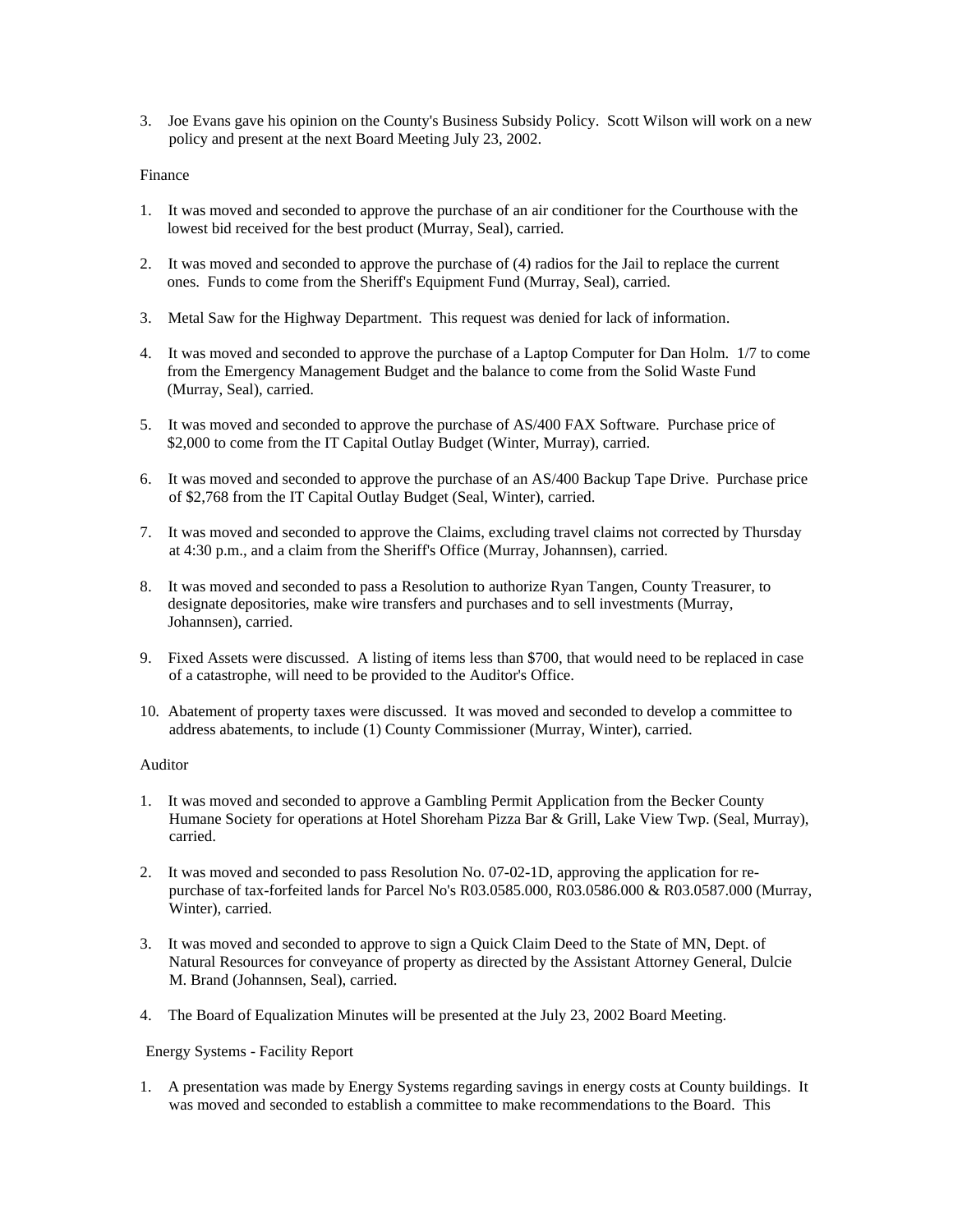Committee would consist of the County Administrator, Commissioner Winter, Dick Goodmanson, Dan Johnson and Commissioner Engebretson. It was also recommended to have the Department Heads from the (4) buildings study the report and all bring their findings to the Board within 30-days (Winter, Murray), carried.

### Highway

- 1. It was moved and seconded to approve the Agenda (Winter, Murray), carried.
- 2. It was moved and seconded to deny Resolution No. DOH 06-02-43, to purchase a Metal Cutting Band Saw. A recommendation was made to the Highway Engineer to put out an RFP to companies for the purpose of purchasing metal, with the cutting to be included. Commissioner Winter will look into the lease of a saw. The County Engineer will bring this item back in 60-days (Johannsen, Murray), carried. Winter, Engebretson voting nay.
- 3. The construction update was given.

### Human Services

- 1. It was moved and seconded to approve the Agenda as presented (Murray, Seal), carried.
- 2. It was moved and seconded to approve the Transit Drug and Alcohol Policy update to MNDot (Seal, Murray), carried.
- 3. The Minnesota Merit System was discussed..
- 4. It was moved and seconded to approve the request to provide an incoming 800 number through US Link for client use (Winter, Murray), carried.
- 5. It was moved and seconded to approve the Purchase of Service Contract for the Workshop Lease (Murray, Seal), carried.
- 6. It was moved and seconded to approve the Human Services Claims (Murray, Seal), carried.
- 7. It was moved and seconded to accept the Family Services, Adult Services and Probation Placement Reports (Johannsen, Seal), carried.
- 8. RTC Cost of Care Rates were discussed.

### NRM

- 1. It was moved and seconded to approve the Agenda as amended (Murray, Winter), carried.
- 2. It was moved and seconded to authorize to advertise for bids for improvements to the SW Juggler Lake Forest Road (Winter, Murray), carried.
- 3. It was moved and seconded to authorize the NRM Department to advertise for bids for site preparation on 119.1 acres to prepare for planting in the Spring of 2003 (Johannsen, Winter), carried.
- 4. It was moved and seconded to approve the purchase of (18) Forest Road Signs from Rod Felt, low bidder for the quality needed at the price of \$88 per unit (Murray, Winter), carried.
- 5. It was moved and seconded to authorize the Recreation Department to advertise for bids for the construction of approximately 1.5 miles of snowmobile trail, contingent upon EDA Board approval of the funding (Johannsen, Seal), carried.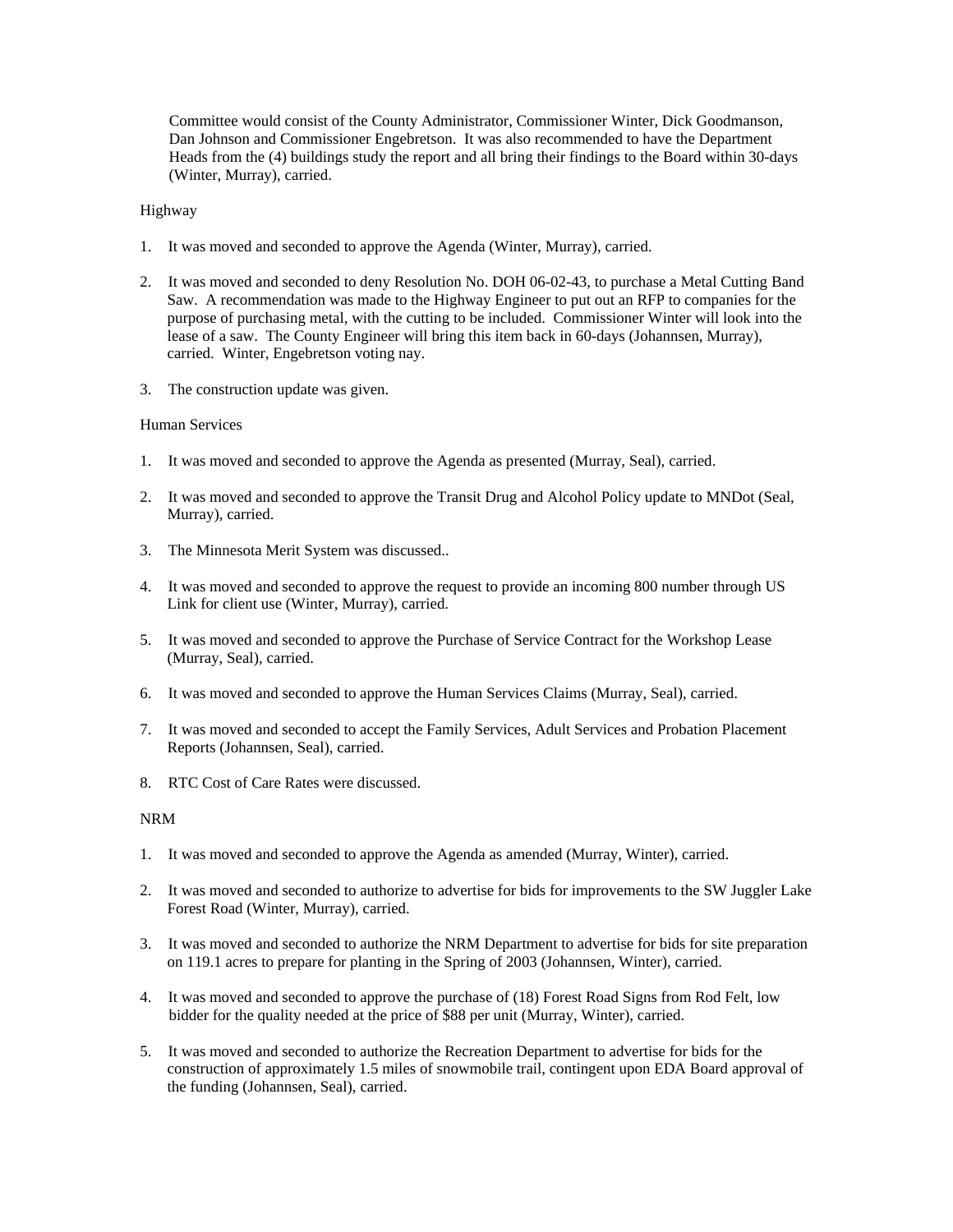6. It was moved and seconded to have a public meeting to consider eliminating motor vehicle use at Dunton Locks at the first County Board Meeting in August (Murray, Seal), carried.

# Commissioners

- 1. Reports & Correspondence:
	- a. Sunnyside Consultants, Commissioners Murray, Seal
- 2. Personnel. It was moved and seconded to appoint Patty Johnson as the Planning  $&$  Zoning Administrator for Becker County (Murray, Seal), carried.
- 3. It was moved and seconded to hire a Kelly Temp, on a part-time basis in the Human Resources Office, for answering the phones and coordinating job applications and letters (Murray, Winter), carried.
- 4. Scott Wilson, EDA Director, presented his resignation and severance requests to the Board effective August 9, 2002. This was tabled for two weeks. Scott will continue with his position as EDA/HRA Director during the interim (Winter, Murray), carried. Curt Sittko, Publisher of the Free Press asked the Board, "Who does Mr. Wilson work for? Board Chair, Commissioner Engebretson, replied, "We, the Board."
- 5. Budget. It was moved and seconded to have a target of no more than a 5% increase for the 2003 County Budget (Murray, Seal), carried.

### **Sheriff**

- 1. Al Brinkman presented the Jail Inspection Report. Current needs were presented and a July 30, 2002 date was set to address these problems.
- 2. It was moved and seconded to start the process to hire (3) people for line staff by use of the evaluation process (Seal, Winter), carried.
- 3. Jail Administrator item was tabled.
- 4. It was moved and seconded to pass Resolution No. 07-02-1E, Safe & Sober Communities, authorizing the Becker County Sheriff to execute such agreement and amendments and the Sheriff's Department be the fiscal agent and administer the grant (Murray, Seal), carried.

# IT

1. It was moved and seconded to fill the Vacancy created by a technician leaving (Winter, Murray), carried.

Osage School Closing. Several citizens were present to express their concerns about keeping the Osage School Open.

County Administrator

- 1. It was moved and seconded to accept the resignation of Al Roder, Becker County Administrator (Winter, Johannsen), carried. Murray voting nay.
- 2. It was moved and seconded to table action on the compensation package requested by Al Roder. Commissioners Seal and Winter will meet to discuss this item (Seal, Winter), carried.